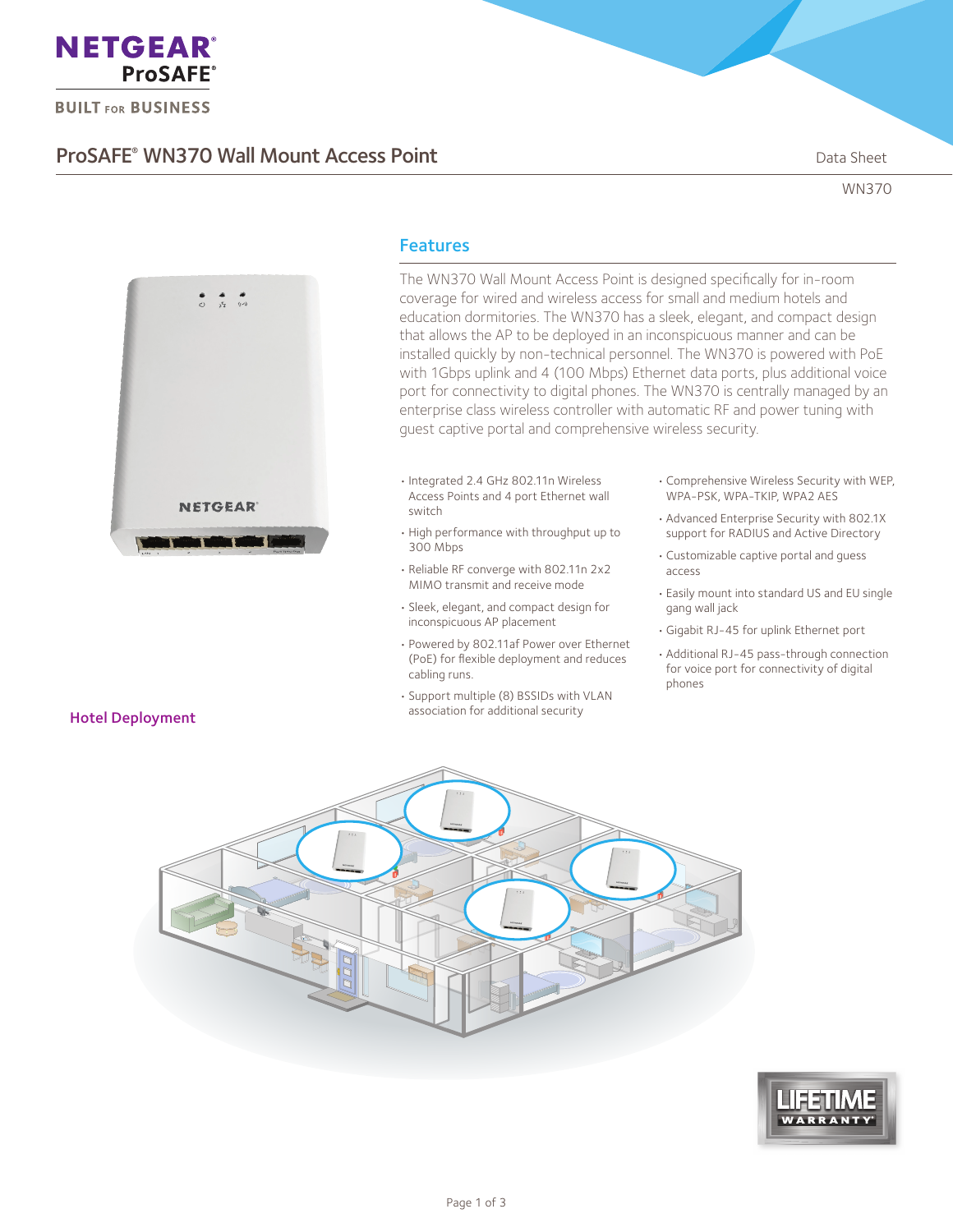

**BUILT FOR BUSINESS** 

### ProSAFE<sup>®</sup> WN370 Wall Mount Access Point **Data Sheet** Data Sheet

WN370



### Front View **Side View** Side View



### Back View